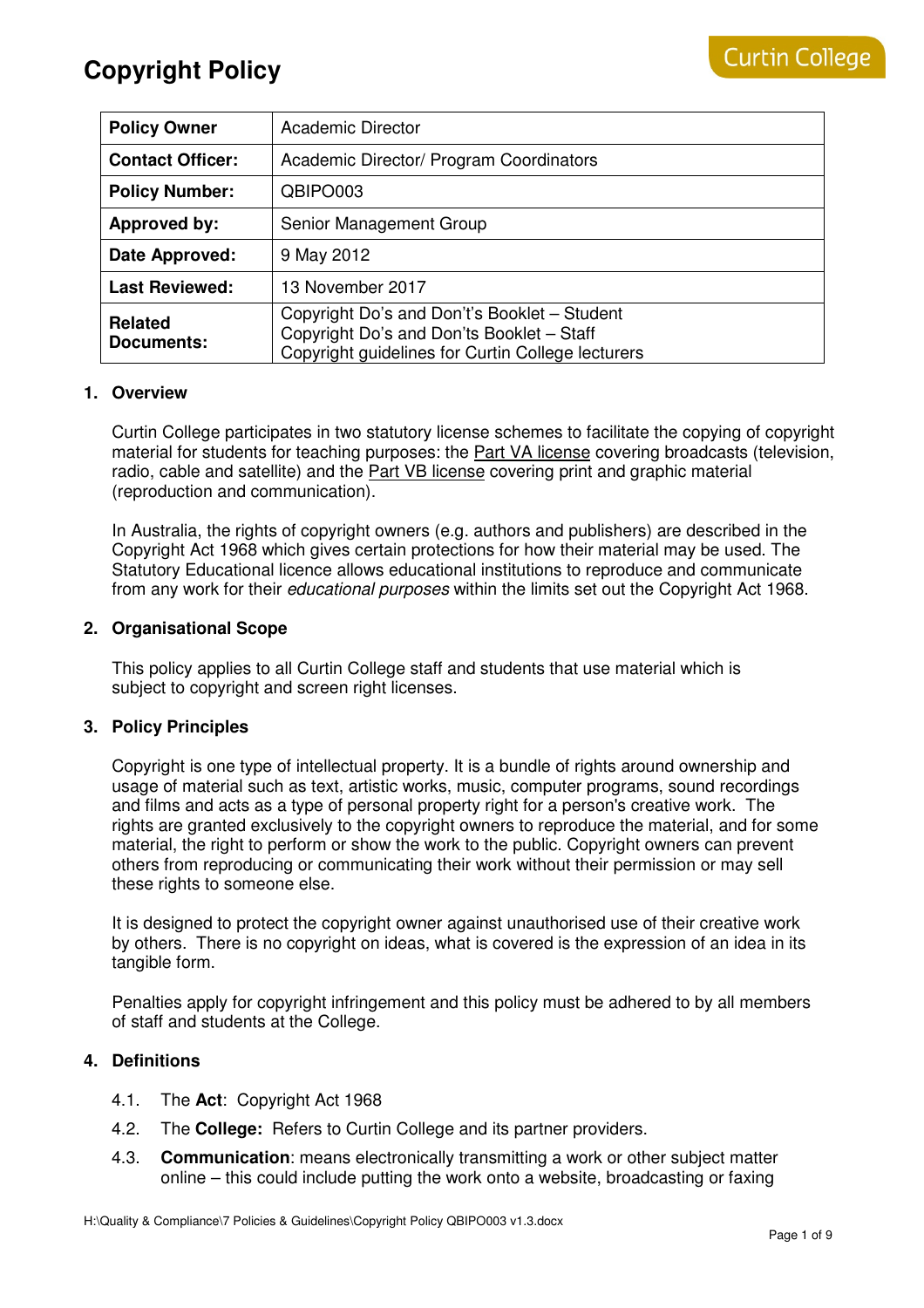it, emailing digital files containing the work, making it available via an online teaching system or i-lecture etc.

- 4.4. **Copying:** means reproducing material by any means (into digital or analogue form) – this could include making a photocopy or recording, scanning onto a computer disk, printing out a digital file etc.
- 4.5. **Copyright Agency Limited (CAL)**: represents authors, publishers and journalists. It negotiates the statutory licences for the copying of printed materials by educational institutions and other organisations.
- 4.6. **Copyright Material**: means material in which copyright is held by a third party.
- 4.7. **Educational purpose**: means for use in connection with a particular course of study, including the necessary administration and assessment of that course of study.
- 4.8. **Learning management system (LMS)**: online system for delivery of subject content to students.
- 4.9. **Part VA** Refers to that part of the Copyright Act 1968 which provides the College with an Audio-Visual statutory licence.
- 4.10. **Part VB** Refers to that part of the Copyright Act 1968 which provides the College with a Print and Graphic statutory licence.
- 4.11. **Screenrights**: Is a reference to the Audio-Visual Copyright Society which represents owners of copyright in films, scripts, music and sound recordings and negotiates the statutory licences for the copying of TV and radio broadcasts by educational institutions.
- 4.12. Format shifting: copying content from one format to another

### **5. Policy Content**

### 5.1. **Copyright (Part VB Statutory Licence)**

Copyright law tries to balance the general public's right to access information with the rights of the copyright owner.

### 5.2. **What material is covered by copyright?**

- Literary works includes most novels, poetry, web pages, articles in periodicals and newspapers, letters and emails, song lyrics, timetables, assignments, theses, databases and computer programs.
- Dramatic works plays, films and television scripts
- Artistic works paintings, photographs, sculptures, engravings, sketches, blueprints, drawings, plans, maps and buildings or models of buildings.
- Periodical publications newspapers, magazines, journals.
- Musical works including scores and lyrics
- Subject matter other than works includes sound recordings, films (including videos and DVDs), radio and television broadcasts and published editions of works, and performances (dance, circus act, puppet theatre, poetry reading, musical concert etc).
- Copyright also exists for typographical layout and font of a book, as well as a published edition (e.g. 'Penguin' books layouts).

## 5.3. **What material is not covered by copyright?**

• Names, titles and slogans. Note however that logos and trademarks will be covered by copyright.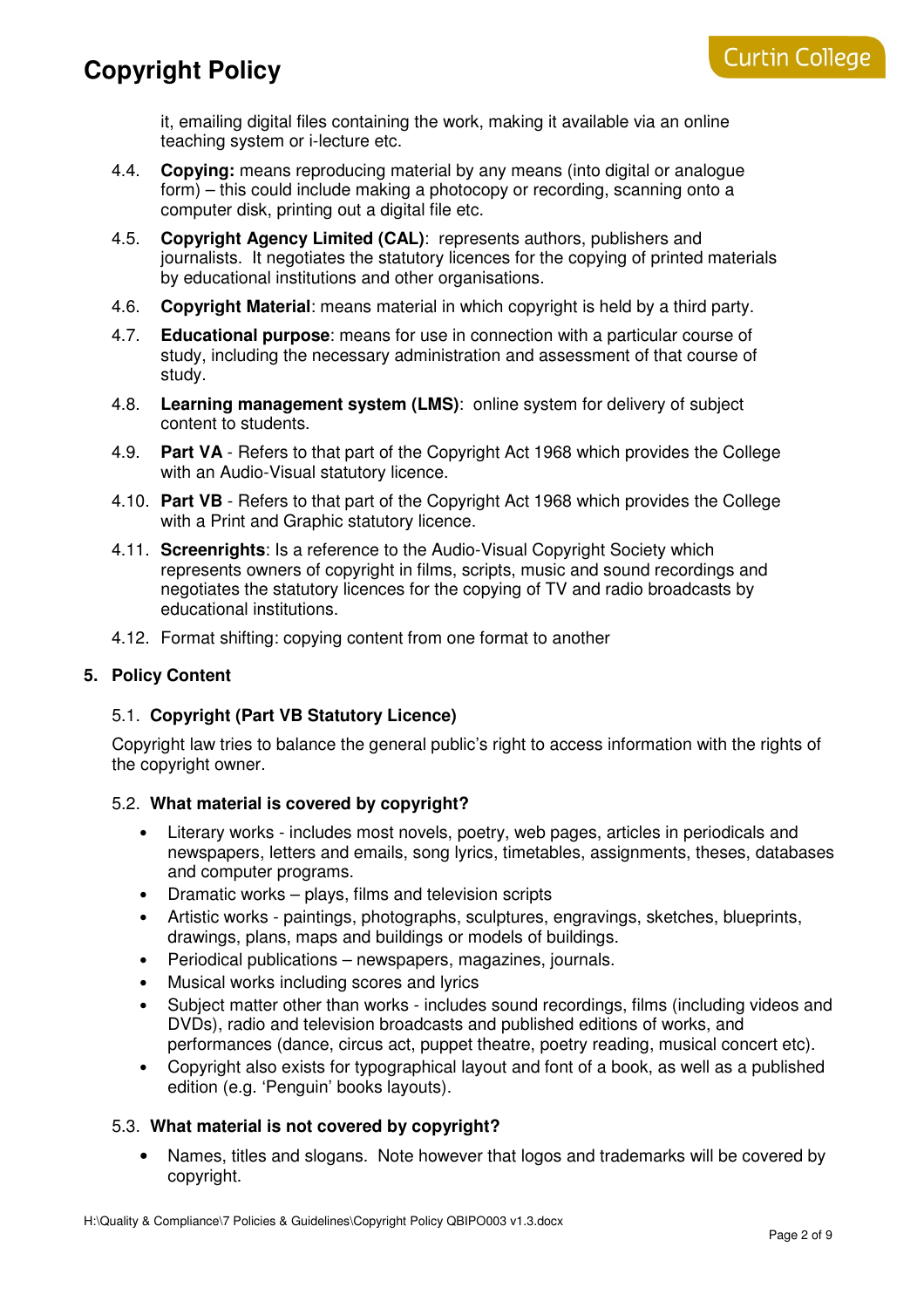- Ideas or concepts copyright protect only the expression of an idea or concept.
- Basic facts, such as names, addresses etc.

### 5.4. **Owners' Rights**

Copyright protection is automatic under Australian law from the moment work is produced in material form (writing down, recording or filming), whether this form is published or unpublished. Owners have a number of rights relating to their works:

- The right to control reproduction of the work
- Moral rights in their work
- Performers' rights in their work (this does not apply to writers and artists).
- However, a copyright owner may choose to license a work under a particular type of licence that essentially waives one or more of the automatically granted rights, eg Creative Commons licences.

## 5.5. **Reproduction Rights for Educational Use Only**

In accordance with Part VB of the Act, the College has an agreement with CAL to make multiple copies of certain amounts of published works for:

- use in connection with courses of study conducted by the College,
- administrative purposes, and
- use in connection with Continuing Education (fee-paying) courses conducted by the **College**

The license covers both the making of photocopies and the digitising of materials for these purposes. Under the "fair dealing" provisions of the Copyright Act 1968, staff and students can copy a "reasonable portion" of a literary, dramatic, musical or artistic work and audiovisual material without the permission of the copyright owner, provided their copying is for the purpose of research or study, criticism or review. Multiple copying for distribution to students CANNOT be done under the fair dealing provisions. Only limited copying is permitted, e.g. one article in a periodical, 10% of the pages or one chapter of a book

If you wish to copy material which has not been made available to the public (e.g. private letters, manuscripts), you must have the permission of the copyright owner.

### **5.5.1. Hardcopy Licence**

Hardcopy copies may be made for students, subject to the following restrictions:

- Book up to 10% or one chapter of the book, whichever is greater.
- Periodical/Journal Publications up to one complete article from any one issue of the journal or periodical. (If there are two or more articles on the same topic in the journal, these may be copied, but the same topic restriction should be interpreted narrowly).
- Anthologies: the whole or part of literary or dramatic work in a published anthology of works if that work comprises no more than 15 pages of that anthology.
- Artistic Works: The whole or part of an artistic work may be copied if:
	- a) the work accompanies a literary or dramatic work for the purpose of explaining or illustrating the literary or dramatic work copied (and copied within these limits); or
	- b) it is not separately published.

If work has been separately published, no more than a reasonable portion of that work can be copied unless a new copy of that work cannot be obtained within a reasonable time at an ordinary commercial rate.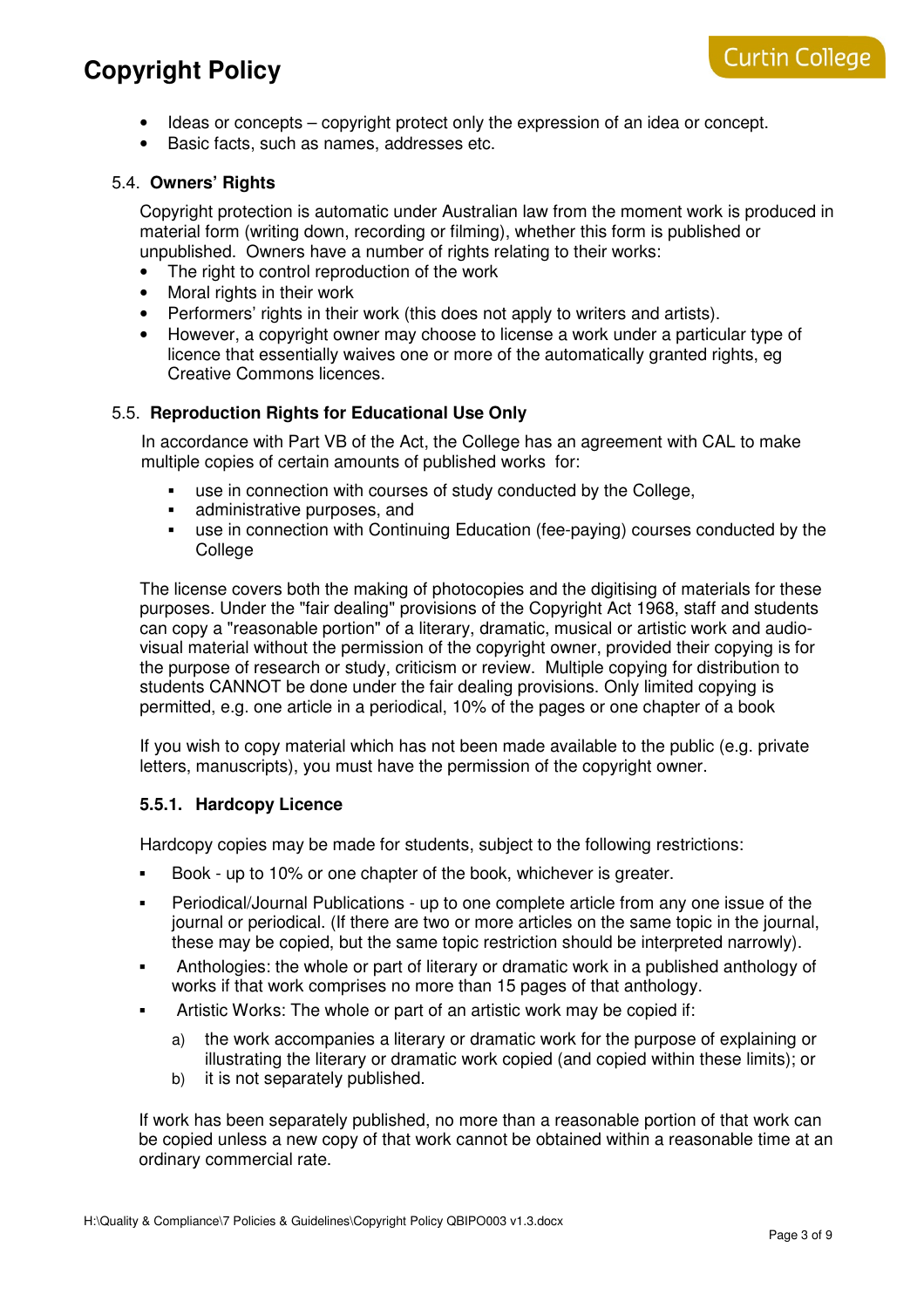The limits referred to above should be applied per course. That is, regardless of how many members of the teaching staff are teaching a course in a given semester, no more than 10 percent of a work should be copied or electronically transmitted to students by those members of the teaching staff (when their copying is aggregated).

## **5.5.2. Electronic resources and Reproduction**

Electronic copies may be made subject to the following restrictions:

- Artistic Works: all of an artistic work
- Music Works:
	- o 10% of a musical work.
	- o all, if not published or published on its own;
	- $\circ$  the whole of a work if that work cannot be obtained within a reasonable time at an ordinary commercial price
- **Literary and dramatic works:** 
	- o up to 10% of the number of words;
	- $\circ$  all, if not published or published on its own:
	- $\circ$  the whole of a work if that work cannot be obtained within a reasonable time at an ordinary commercial price
- Periodical Publications one complete article or more if the same subject matter.
- Textual material presented on Australia.gov.au With the exception of the Commonwealth Coat of Arms and where otherwise noted, all textual material presented on *australia.gov.au*, including Australian Stories, is provided under a Creative Commons Attribution 3.0 Australia licence signified by either one of the images shown below:

$$
\begin{array}{|c|c|}\n\hline\n\text{r} & \text{r} \\
\hline\n\text{r} & \text{r} \\
\hline\n\text{r} & \text{r}\n\end{array}
$$

## **5.5.3. Using on-line video**

- 1. Youtube:
	- a. streaming generally only in the course of education and not for profit (unless video is Curtin College licensed)
	- b. no downloading, copying or distribution permitted (NB Playing one within a recorded webinar constitutes copying)
	- c. however linking to or embedding is allowed
- 2. Teachertube:
	- a. streaming (see Youtube)
	- b. downloading for use in class or online permitted when link to Teachertube website provided and author credited
	- c. linking to and embedding also allowed.

### **5.5.4. Uploading electronic copies of texts to digital repositories:**

Under the CAL license, the *simultaneous storage rule* (ie the rule that more than one chapter (or more than 10%) of a text cannot be made available via an LMS (eg Moodle) at a time) means that:

• Lecturer 1 and Lecturer 2 cannot upload 2 separate chapters to Moodle at the same time.

**Curtin College**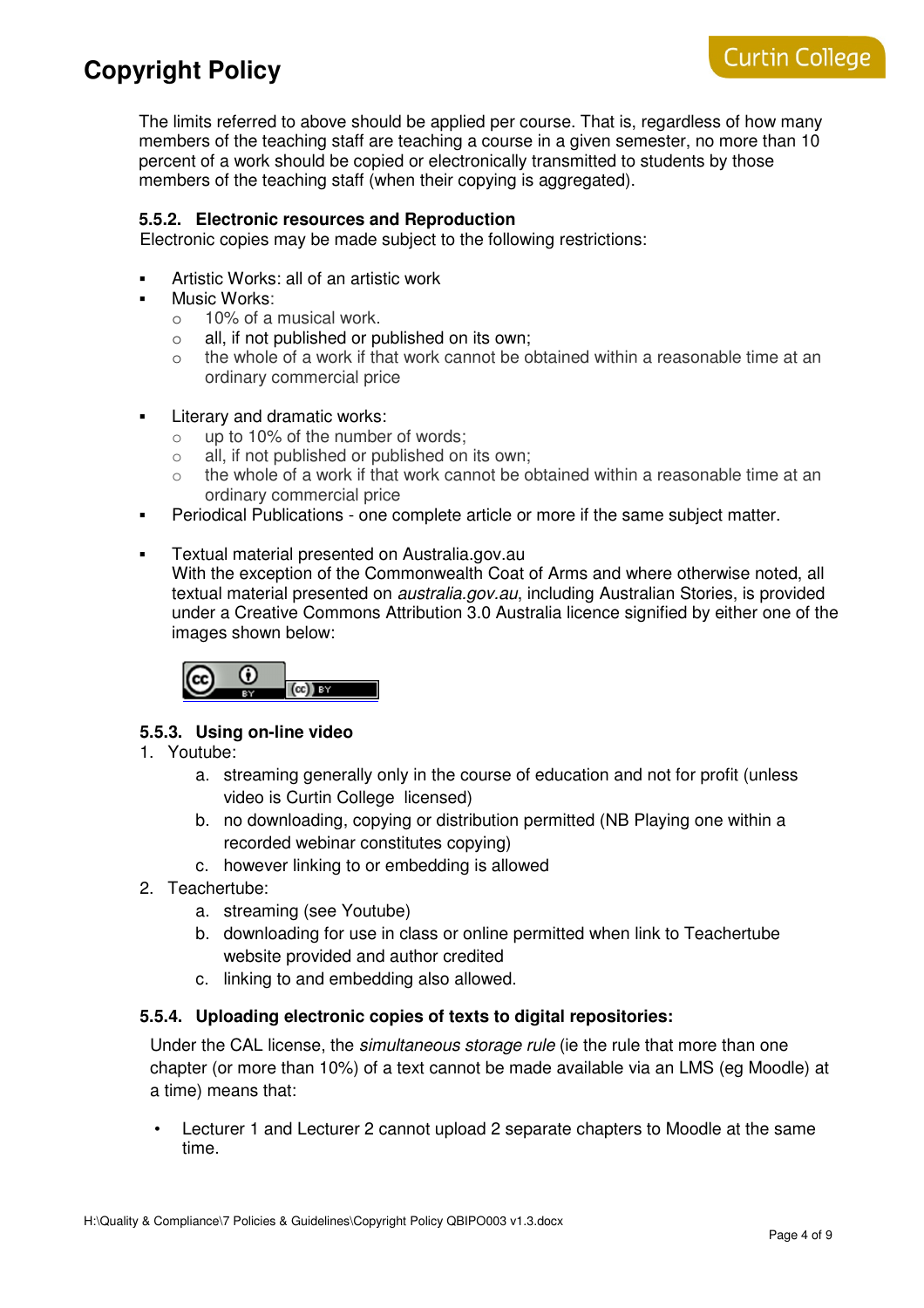- Any individual lecturer cannot upload more than one chapter from the same text to Moodle at the same time.
- However, several lecturers can have the same chapter of one text uploaded into several courses within Moodle at the same time.

### **5.5.5. Format shifting**

- making a manual or text book available online
- making a TV program available to students via an online LMS
- making a copy of a music CD to store on an IPod
- making a DVD copy of a VHS tape of a film
- making an audio copy of a text resource

(Source: Smartcopying: The Official Guide to Copyright Issues for Australian Schools and TAFE, Format Shifting, http://www.smartcopying.edu.au/scw/go/pid/531)

- Format shifting text and images (eg saving to disk, printing, making available online, emailing) –eg Copyright Agency licence allows entire images and up to 10% or 1 chapter of text (NB you must first declare (via Government gazette) that Curtin College is an educational institution) http://www.copyright.com.au/licences/education-sectorlicences
- Communicating Copyright Material via a Curtin College Website or LMS-These notes only cover the inclusion of extracts from a literary, dramatic or artistic work (e.g. book chapters, journal/newspaper articles, conference papers, extracts from an Internet site or other electronic resource or excerpts of recorded music). See http://copyright.curtin.edu.au/teaching/curtin\_website.cfm
- Format shifting TV programs a Screenrights licence permits most format shifting for TV and radio broadcasts (NB you must first declare (via Government gazette) that Curtin College is an educational institution http://www.screenrights.org/contentusers/australian-services/educational-licence

For everything else (eg music, audio, video), the College has only very limited format shifting rights

- Only if you are the copyright owner or you have permission from the copyright owner (eg by requesting it, or via a Curtin College license)
- Or your preferred format is
	- $\circ$  not commercially available within a reasonable time (approx 2 weeks); and
	- o your copy is being made for the purpose of educational instruction AND not made partly for the purpose of the College obtaining a commercial advantage or profit; and
	- o will not unreasonably prejudice the copyright owner nor circumvent an Access Control Technological Protection Measure (eg CSS protected DVDs, password controls, timed download tools (eg. access for limited time))
- Copying must be attributed some best practice suggestions and examples for attributing (referencing) Creative Commons resources:
	- a. http://creativecommons.org.au/materials/attribution.pdf
	- b. http://wiki.creativecommons.org/Marking/Users )
- Link to material where possible
- Use your own material or material created by Curtin College or Navitas
- Use material which you have permission to use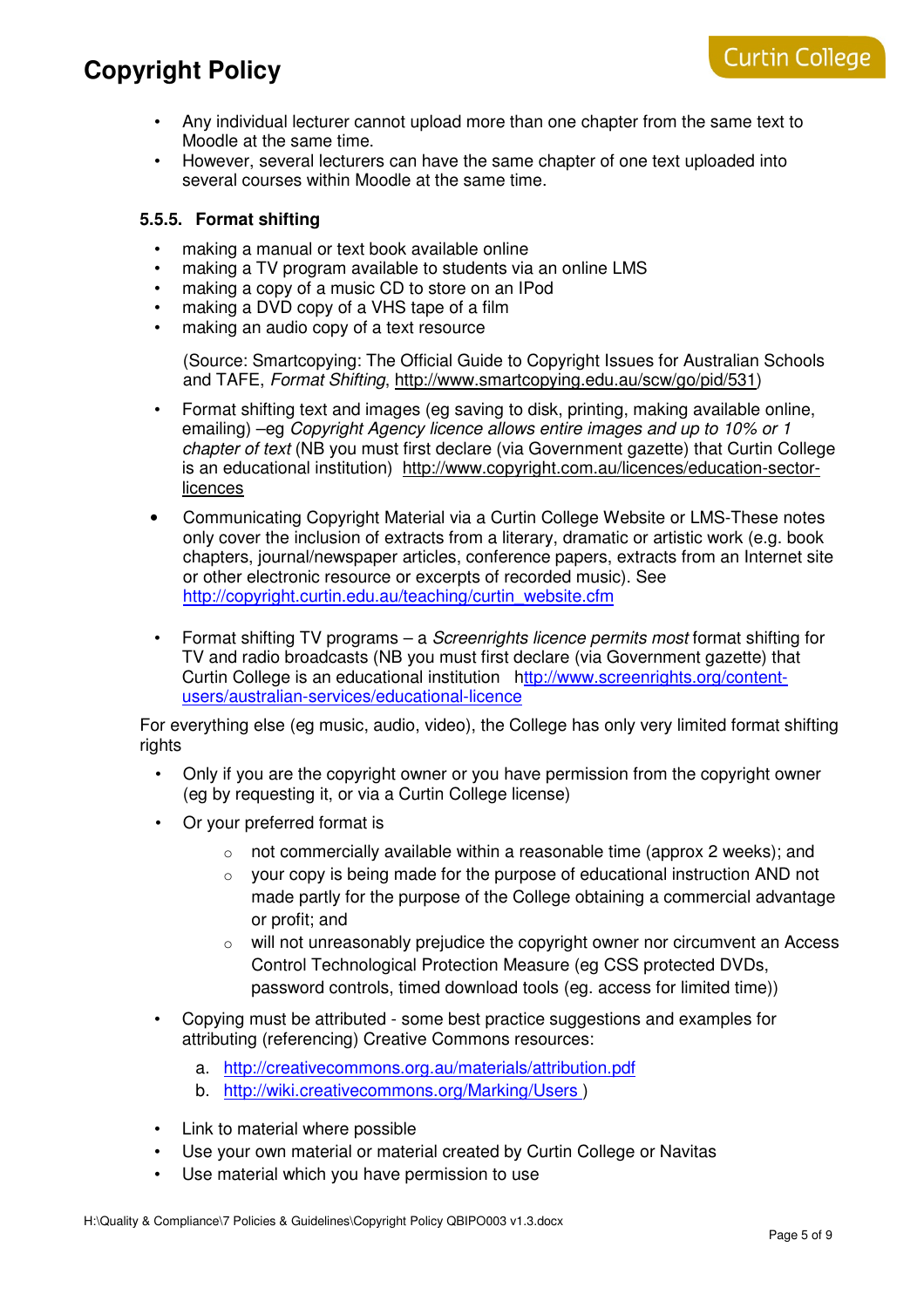- Use free for education material
- If relying on Part VA or Part VB Licences:
	- a. Only use what you need
	- b. Comply with limits
	- c. Limit access to students that require it
	- d. Flush the repository of unused material
- If relying on the flexible fair dealing exception make sure you comply with all of its requirements. http://www.copyright.com.au/

#### **5.5.6. Labelling**

Electronic copies and electronic communications must contain the following statement;

### **COMMONWEALTH OF AUSTRALIA**

#### **Copyright Regulations 1969**

#### **WARNING**

This material has been reproduced and communicated to you by or on behalf of Curtin College pursuant to Part VB of the Copyright Act 1968 (the Act).

The material in this communication may be subject to copyright under the Act. Any further reproduction or communication of this material by you may be the subject of copyright protection under the Act.

Do not remove this notice.

#### **5.5.7. Class Presentations**

 If you would like to use or point to examples in the course of your presentation you can do so under the 'fair dealing' provisions, just make sure you reference and cite appropriately. http://copyright.curtin.edu.au/teaching/powerpoint\_presentation.cfm

#### 5.6. **Finding free and low cost resources:**

- Creative Commons website www.creativecommons.org.au
- Open Education/Free for Education Resources (note some will require that you do not profit) - http://www.smartcopying.edu.au/scw/go/pid/936
- Australian Flexible Learning Toolboxes (Crown copyright  $=$  free to use but adaptations must be returned to the common pool)
- •

### 5.7. **Internet**

Material on the Internet is covered by copyright; it is not "copyright free". Some Internet sites stipulate conditions on copying their content (check for homepage headings such as "Copyright", "Terms of Use", or "About this site"). If so, you must abide by them or seek an exemption from them from the copyright owner. The terms of use on any website overrides the licenses and legislation.

Note: if you cite or link to the url of a website, this is not considered "copying" and may be preferable to downloading/ printing.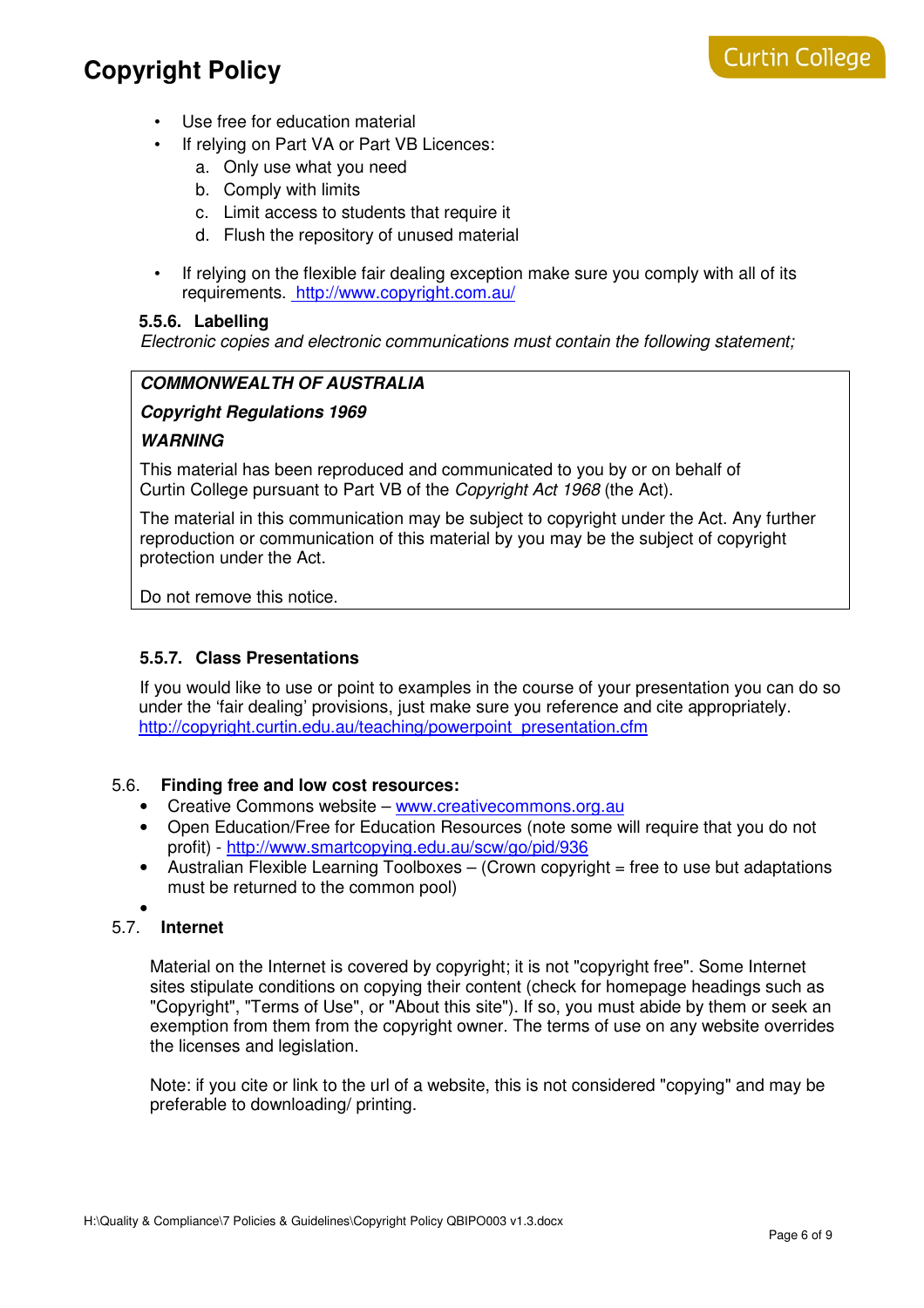### 5.8. **Email**

Email is covered by the same copyright rules as a letter. Forwarding emails may become a breach of copyright if the email is forwarded to the public. Please be aware of these when forwarding an email to a wide group. Refer to the College's Email and Internet Policy for further information in regard to email usage (available on www.curtincollege.edu.au).

### 5.9. **Exceptions:**

Usually you need the copyright owner's permission to control the reproduction of their work. However there are some exceptions which permit copying of limited amounts of material without permission of the copyright owner

- Insubstantial Portion generally one or two pages from a 200 page book, or no more than 1% of a book if more than two pages. A single copy may be made.
- Temporary electronic copies made as part of the technical process of producing an electronic communication are generally allowed. Includes caching, browsing and viewing copyright material online.

#### 5.10. **Screenrights (Part VA Statutory Licence)**

Under the College's agreement with Screenrights, students and staff are permitted to copy and/or communicate off-air television, radio, cable and satellite broadcasts provided that the copy or communication is made solely for the 'educational purposes' of the College.

The agreement also permits the College to copy and/or communicate Australian broadcast material subsequently made available in the form of online podcasts by television or radio.

Providing the copying is used for educational purposes, there is no limit on how much can be copied or how many copies are made under this licence. Broadcast material eg. commercials can be edited provided that the integrity of the broadcast is maintained.

In order to comply with "moral rights" requirements, the source of the broadcast must be acknowledged, and credits given to key creative personnel (e.g., director, producer, screenwriter, composer) must not be removed.

The Part VA licence does not apply to copies of broadcasts made before 1990 or programs available on demand such as pay-per-view.

If using copyright music for teaching purposes then you must abide by the terms of the Collective Music Licence. The Collective Music Licence is negotiated between Universities Australia and various music collecting societies. The licence allows participating universities to perform, copy or communicate copyright musical works and sound recordings for educational purposes - in connection with a particular course of study and/or research and not including commercial activities. The music licence only covers those works owned, controlled or licensed by the collecting societies. To check whether the music you wish to use is covered by the agreement, refer to the APRA AMCOS website using the 'Search Works' facility and/or the ARIA website. See http://copyright.curtin.edu.au/teaching/music\_licence.cfm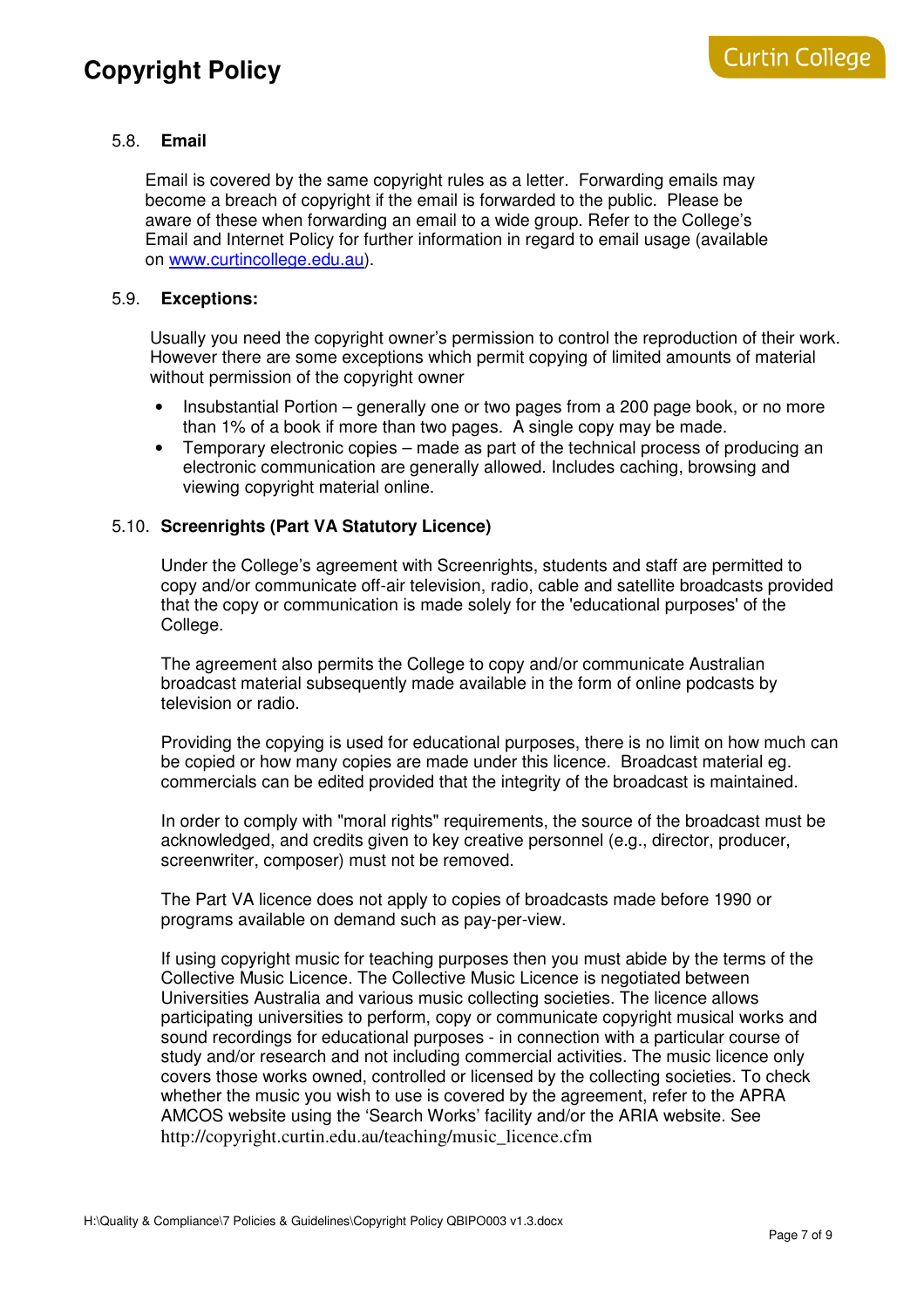## 5.11. **Labelling**:

All copied materials communicated online (electronic or digital) must include the following notice:

#### **COMMONWEALTH OF AUSTRALIA Copyright Regulations 1969 WARNING**

This material has been copied and communicated to you by or on behalf of Curtin College pursuant to Part VA of the Copyright Act 1968 (the Act).

The material in this communication may be subject to copyright under the Act. Any further copying or communication of this material by you may be the subject of copyright protection under the Act.

Do not remove this notice.

All copies to be labelled as follows:

Made for Curtin College educational purposes under Part VA, Copyright Act 1968.

Date of Broadcast: Date copy was made:

#### **6. Administrative procedures**

- 6.1. This policy is accessible through the Curtin College website at: http://www.curtincollege.wa.edu.au
- 6.2. This policy and any related procedures will be communicated to students and staff via the Portal and respective handbooks.
- 6.3. Academic Director or nominee will remind teaching staff of their copyright obligations at the compulsory trimester meeting and via the portal.
- 6.4. The Academic Director or nominee will carry out annual audits.

### **7. Appendices**

APPENDIX 1: Notice to be placed on photocopiers in Curtin College.

#### **8. Reference documents**

Copyright Basics: http://www.copyright.org.au/find-an-answer/ Copyright Agency Limited (CAL): see Curtin University Copyright Policy and Procedures www.curtin.edu.au Screenrights: http://www.screenrights.org/content-users/australian-services/educational-licence Smartcopying http://www.smartcopying.edu.au/

| <b>Version</b> | Last changes:                                                                                                           |
|----------------|-------------------------------------------------------------------------------------------------------------------------|
| V1.3           | Updated sections 5.4, 5.5, 5.5.2, 5.5.5, 5.5.6, 5.5.7, 5.7, 5.10                                                        |
| V1.2           | Updated section 3 Policy Principles<br><b>Updated Section 4 Definitions</b><br><b>Updated Sections 5 Policy Content</b> |
| V1.1           | Screenrights section added                                                                                              |